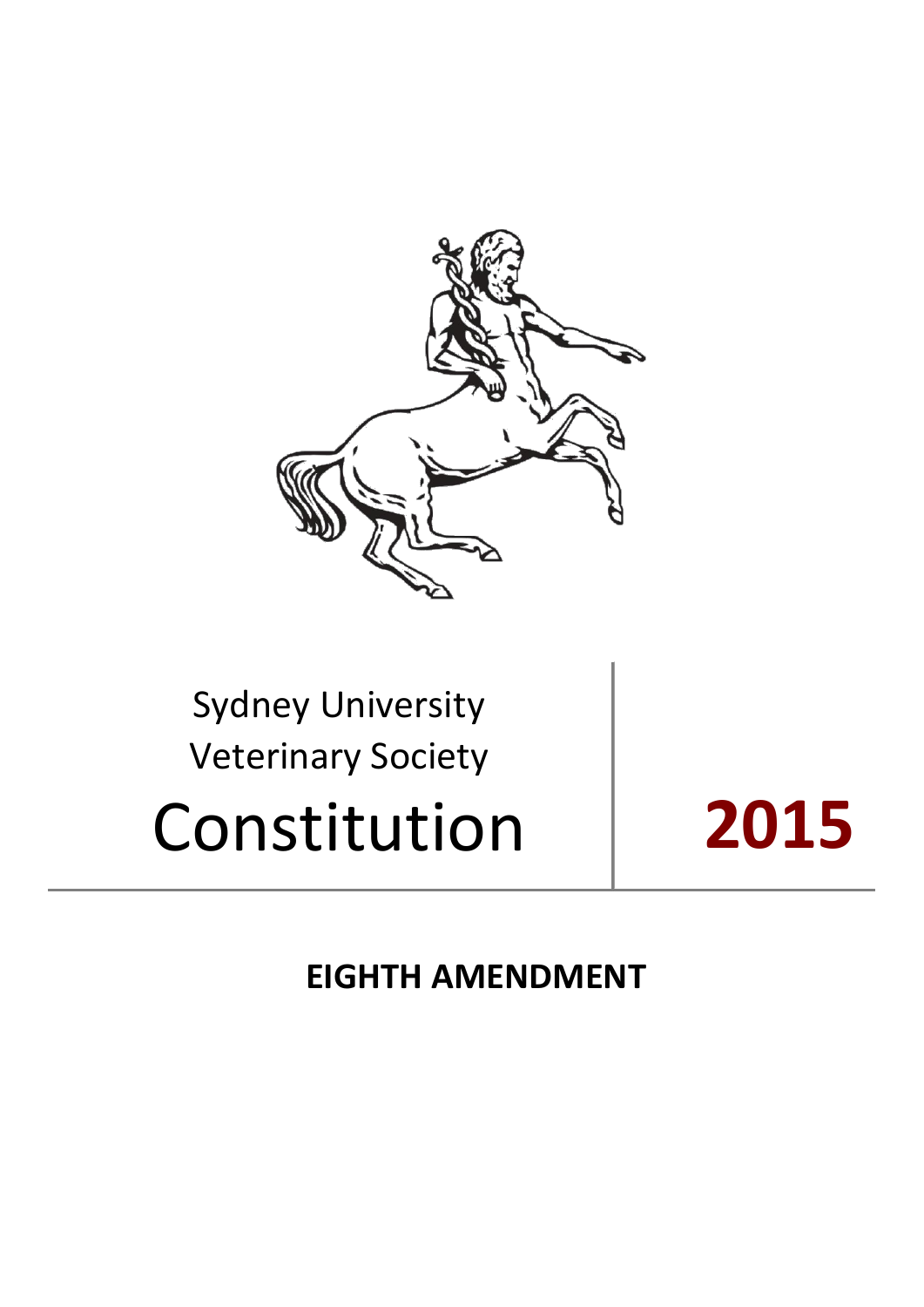# **Contents**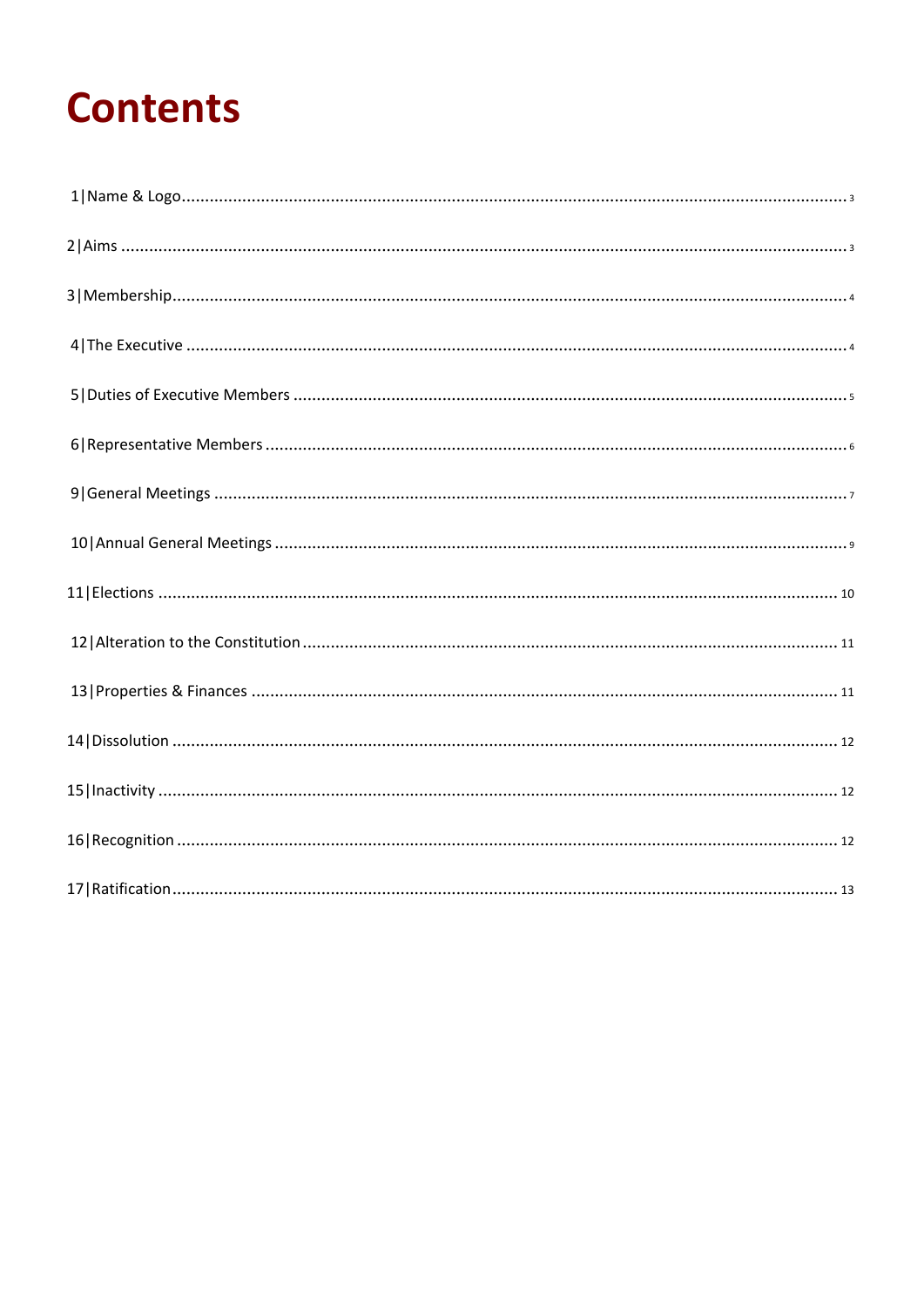# <span id="page-2-0"></span>**1|Name & Logo**

- **1.1** The Society shall be called the Sydney University Veterinary Society, hereinafter called the Society.
- **1.2** The Centaur shall represent the Society as the official mascot. Its depiction on Society-affiliated events and/or documentation as the logo should be reserved for those of or approved by the Executive.
- **1.3** The official colour of the Society shall be dark red, in commemoration of the Society's centenary and close ties to the Faculty of Veterinary Science.

### **2|Aims**

2.1 The Society is not-for-profit; meaning: the assets and income of the society shall be applied solely in furtherance of the aims of the society and no portion shall be distributed directly or indirectly to the members of the society except as bona fide compensation expenses incurred on behalf of the society

#### **2.2 The aims of the Society shall be to:**

- a) Provide a common meeting ground for the graduates and undergraduates of the Faculty of Veterinary Science
- b) Promote the intellectual culture of its members by means of reading of the papers, delivery of lectures, debates, excursions, etc.
- c) Secure the co-operation of graduates and undergraduates in furthering the interests of the profession
- d) Provide a range of social events to promote cohesion within the Faculty

### **2.3 The Society shall undertake the following activities to achieve its aims:**

- a) Organise and promote regular social activities to be held both on and off campus
- b) To contribute to the discussions and faculty decisions that concern the student body of the Faculty of Veterinary Science
- c) To act as a point of contact and a source of information for students by being contacted through email, phone and open office
- d) Organise intellectual events and stimulate discussions by arranging for guest speakers to be present at social events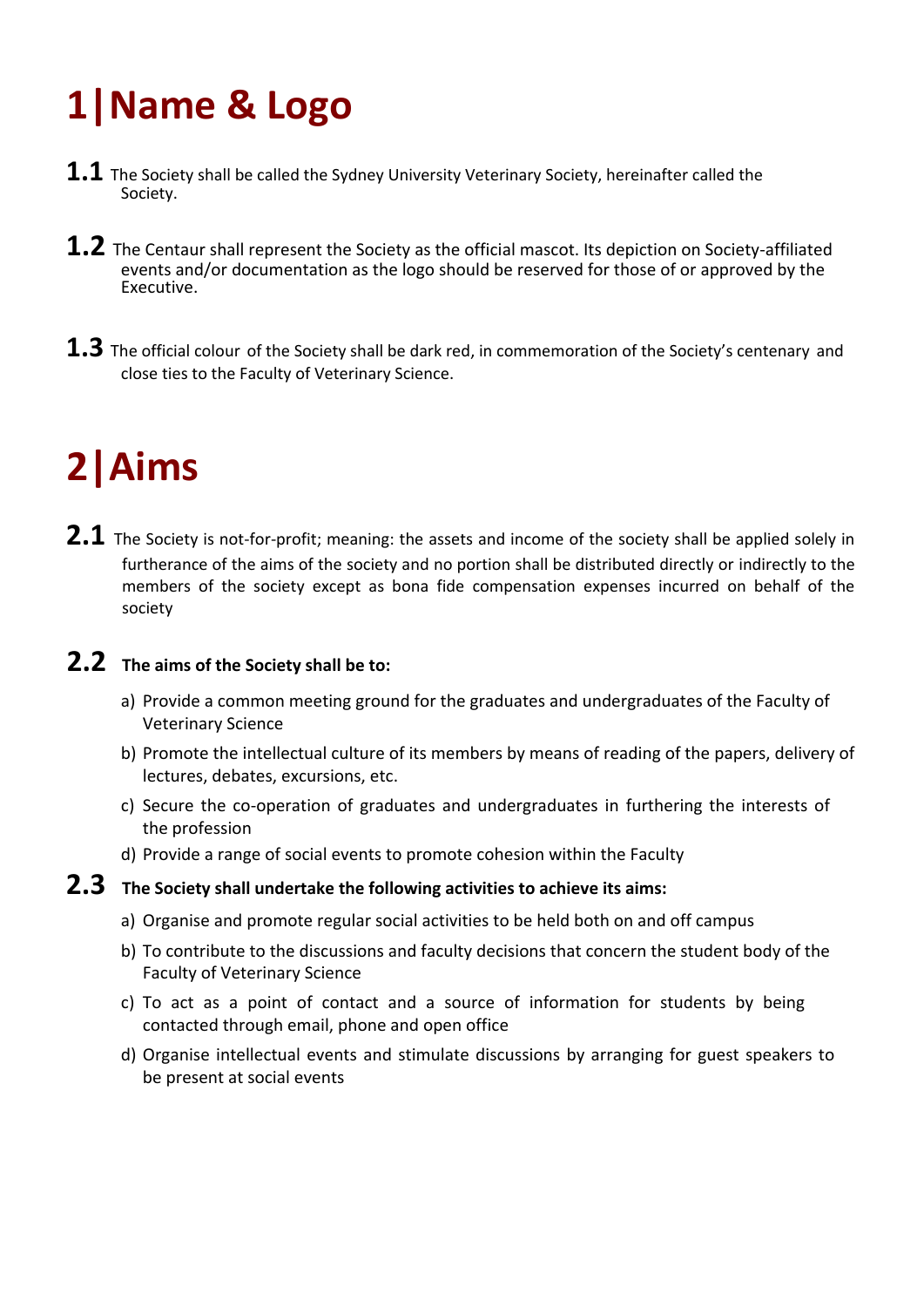# <span id="page-3-0"></span>**3|Membership**

#### **3.1 The following classes of people shall be eligible for membership:**

- a) The members of the Staff of the Faculty of Veterinary Science shall be honorary members
- b) Graduates of the Sydney University Veterinary Faculty
- c) Undergraduates in the Faculty of Veterinary Science
- d) Such other persons as may be nominated by the Executive and approved by the Society, but only on an annual basis
- **3.2** Upon payment of a subscription fee, a person shall be deemed a Lifetime Member of the Society unless otherwise indicated by the Society, and henceforth be bound by this Constitution. The subscription fee should be paid to the Society directly.
- **3.3** The subscription fee for membership shall be \$80.
- **3.4** Classes of membership:
	- i) Ordinary Membership

All members of the University of Sydney Faculty of Veterinary Science (i.e., undergraduate & postgraduate) who hold an Access card receive Ordinary Membership of the Society provided they pay the membership subscription fee.

ii) Faculty Membership

All members of the University of Sydney Faculty of Veterinary Science who do not hold an Access card but pay the subscription fee receive Faculty Membership of the Society, Faculty Members are not eligible to hold Executive positions, vote in elections or vote at meetings of the Society

### **4|The Executive**

**4.1** The Society shall have an Executive Committee, henceforth referred to as Executive, consisting of:

- a) A President
- b) Two Vice Presidents one male and one female
- c) An Honorary Secretary
- d) An Honorary Treasurer
- e) An Assistant Treasurer
- f) 2 Animal and Veterinary Bioscience Representative
- g) 3-6 Keg Representatives as decided by the Executive
- **4.2** The Executive shall have the power to manage the Society in accordance with the Constitution.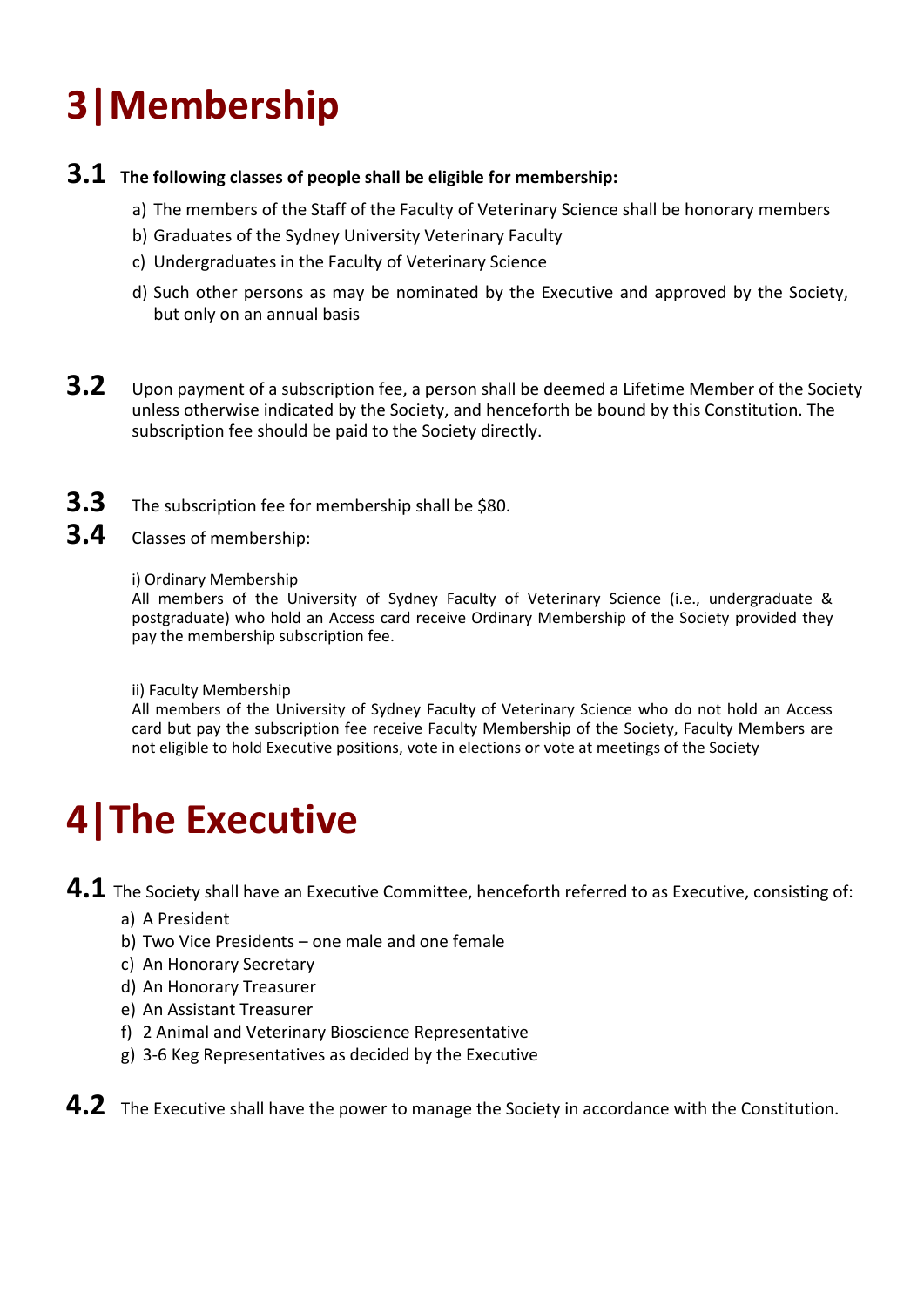- 4.3 Attendance of Executive Members at Ordinary and General Meetings is obligatory. Any Executive Member who does not attend three consecutive meetings without leave can be dismissed from the Executive by a two-thirds majority vote of those Ordinary Members and Honorary Members who would otherwise be eligible for Ordinary Membership in attendance at an Ordinary Meeting.
- **4.4** All Executives must be members of the University of Sydney Union.
- **4.5** All Executives must be members of the Society.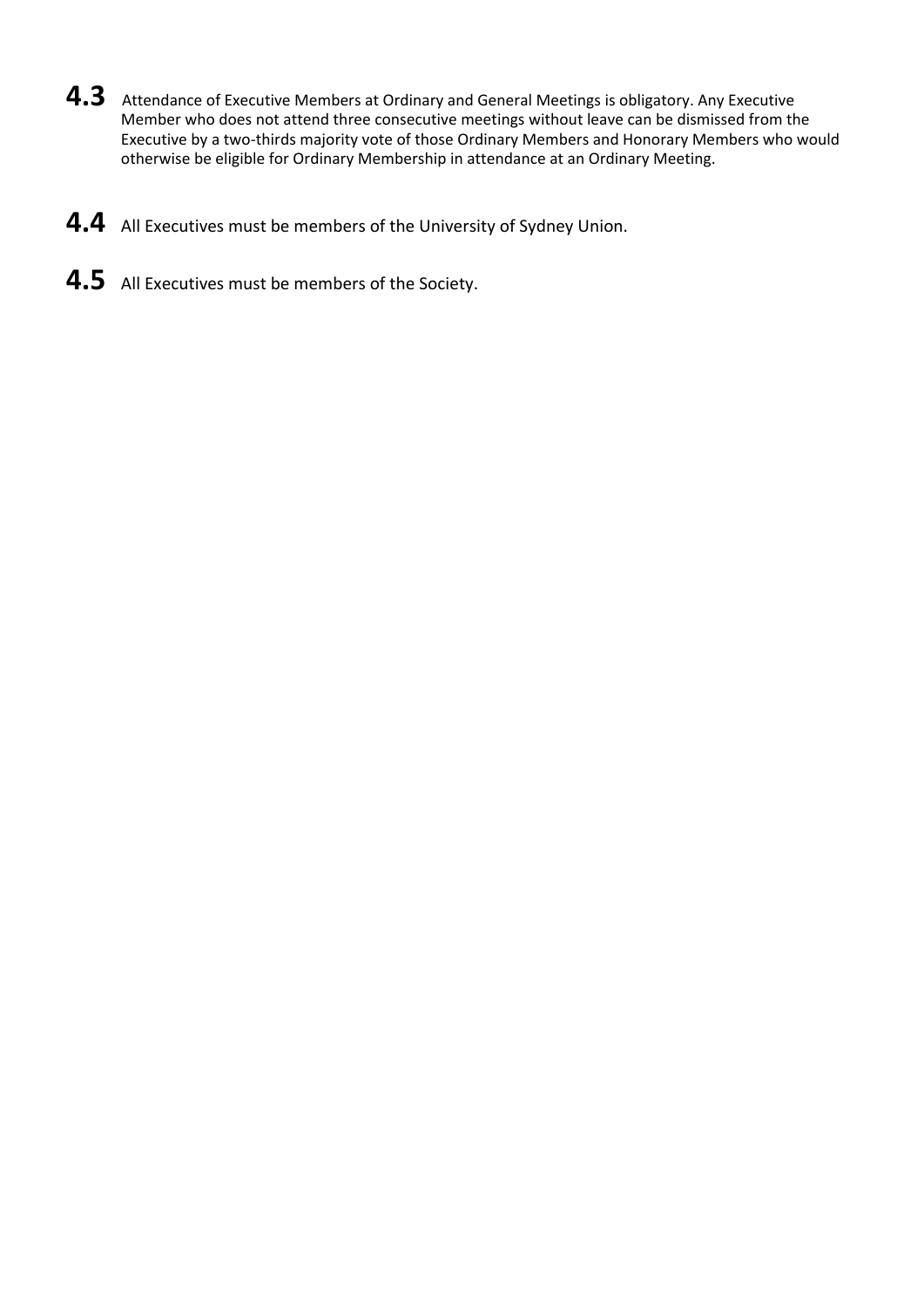### <span id="page-5-0"></span>**5|Duties of Executive Members**

#### **5.1 The President shall:**

- a) Plan the Societies activities in consultation with the Executive
- b) Liaise with the Executive and any committees formed by the Society
- c) Ensure an adequate handover including any documents and materials to the following Executive

#### **5.2 The Vice Presidents shall:**

- a) Deputise for the President
- b) Be responsible for the merchandise department
- c) Promote *Centaur* and coordinate work on the *Centaur* publication on campus.
- d) Maintain and seek sponsorship

### **5.3 The Honorary Secretary shall:**

- a) Conduct the correspondence of the Society
- b) Book meeting rooms for the Society
- c) Keep minutes of the proceedings of all Society meetings
- d) Maintain the records and documentation of the Society
- e) Maintain a list of current members, in accordance with University of Sydney Union Guidelines
- f) Maintain the Society's registration with the University of Sydney Union
- g) Ensure that actions taken by the Executive abide to the Society's Constitution and the University of Sydney Union Guidelines

### **5.4 The Honorary Treasurer shall:**

- a) Maintain the Society's finances in accordance with the Treasurers Handbook produced by the Clubs and Societies office of the University of Sydney Union
- b) Present to the Annual General Meeting of the Society a report detailing the financial activity and status of the Society
- c) Ensure an adequate handover including any documents and materials to the following Executive

### **5.5 The Assistant Treasurer shall:**

a) Deputise for the Honorary Treasurer

### **5.6 The Animal and Veterinary Bioscience Representative shall:**

- a) Promote the Society to students in the Bachelor of Animal and Veterinary Bioscience degree and act as a liaison between the Executive and Animal and Veterinary Bioscience students
- b) Assist in the planning and throwing of social events for members in liaison with the Keg representatives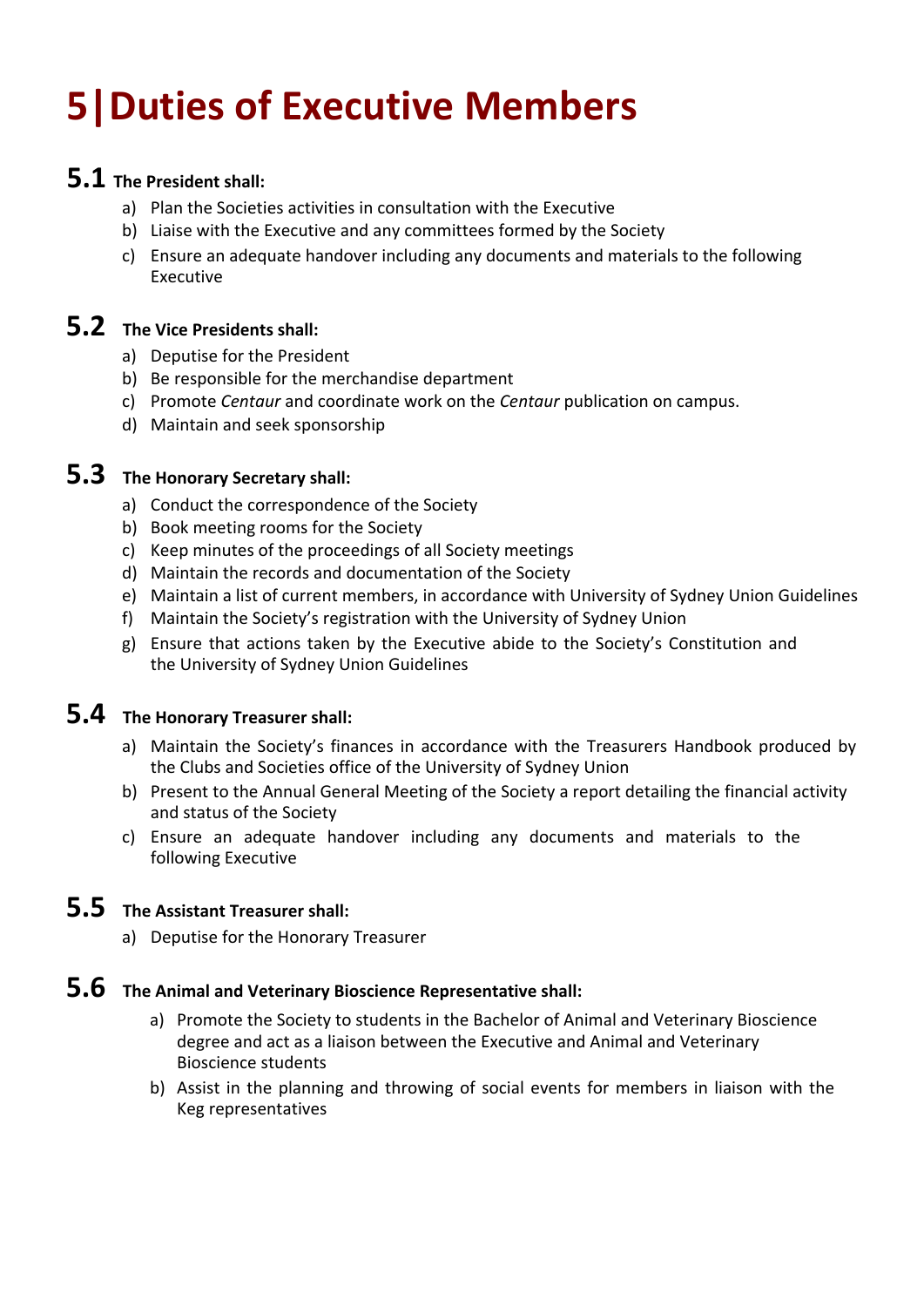#### <span id="page-6-0"></span>**5.7 The Keg Representatives shall:**

- a) Assist in the planning and throwing of social events for members
- b) Deputise for the Executive
- c) Help in the operation of the VetSoc office

### **6|Representative Members**

- **6.1** The Executive shall have representation on campuses bearing the students of the Faculty of Veterinary Science by proxy, henceforth known as Representative Members.
- **6.2** Representative Members shall be listed alongside with Executive Members in VetSoc publications, however, are not Executive members and therefore excluded from Sections 4.2 to 4.4 of the Constitution.
- **6.3** Representative Members shall be non-elected positions and voluntary in nature. Should the first preference of choice decline, the individual next in line shall be offered. In the case where more than one member is willing to stand (e.g. Vice President), a vote must take place.
- **6.4** The role of Representative Member shall be offered to the previous Executive in a preferential system with the President offered foremost, followed by the Hon. Secretary, Hon. Treasurer, Vice Presidents, and then all other Executive members in equal preference.
- **6.5** Should all members of the past Executive decline the position of Representative Member, the Executive shall have the power to assign any student the position, providing that they accept.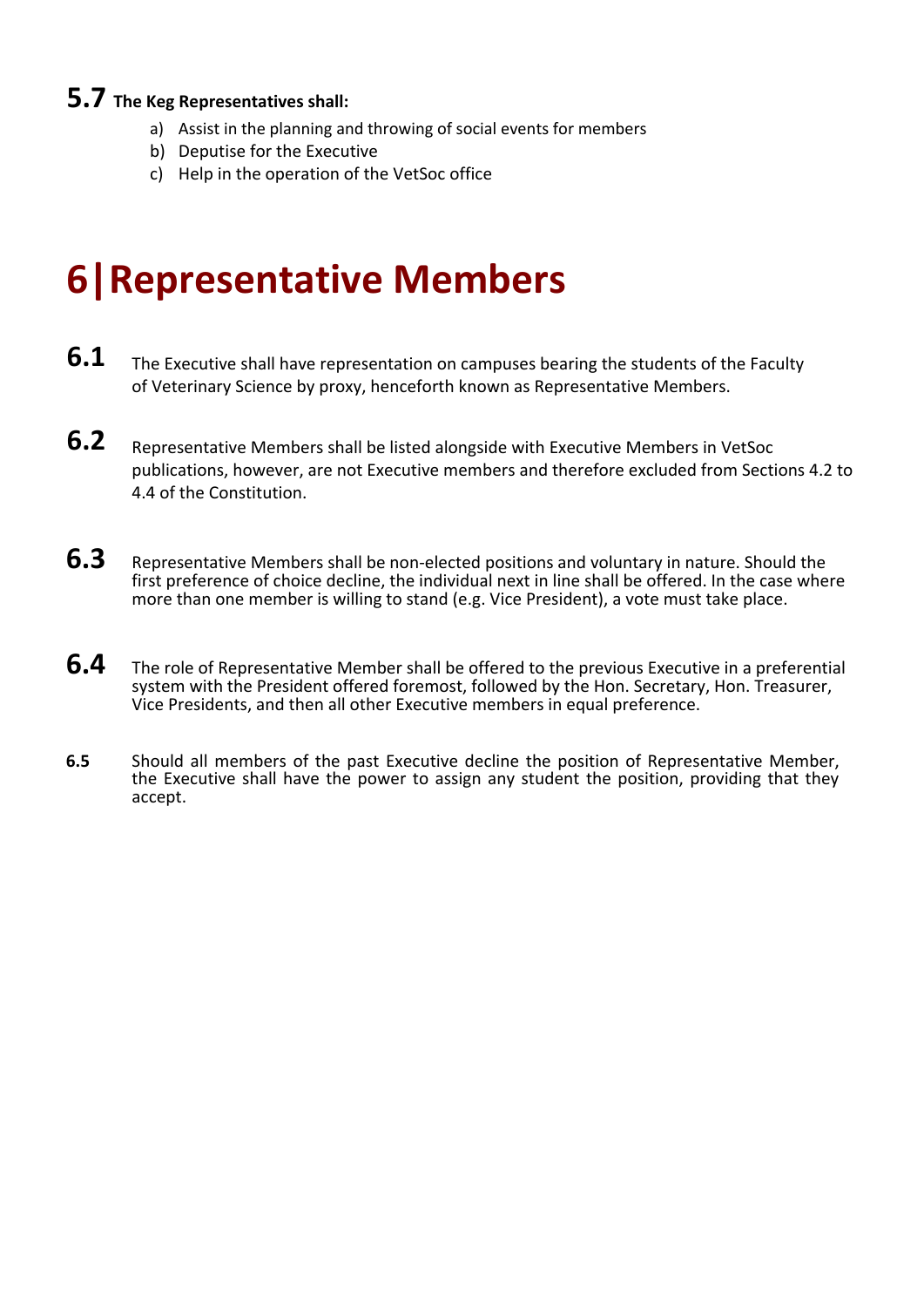# <span id="page-7-0"></span>**7|Ordinary Meetings**

- **7.1** The Society may hold an Ordinary Meeting at least once every 13 weeks during semester (teaching period, Weeks 1-13), although the requirement to do so is not mandatory.
- **7.2** Ordinary Meetings shall be called by the President, Secretary or Vice-President, or by the Secretary forthwith upon receipt of the written application of at least twenty percent (20%) of the *Ordinary Members* of the Society.
- **7.3** At least three (3) clear days notice of the time and place of an Ordinary Meeting shall be given in one of the recognised publications of The University of Sydney Union and, if possible, the Society notice board and, if possible, by a mail-out to all Members. (A mail-out is understood to include communication by e-mail.)
- **7.4** The President shall chair Ordinary Meetings. In the absence of the President, another *Executive Member* shall chair the Meeting.
- **7.5** Quorum at Ordinary Meetings shall be five (5) *Ordinary Members* if the Society's current membership is no greater than seventy (70) *Ordinary Members*, or ten (10) *Ordinary Members* if the Society's membership is greater than seventy (70) *Ordinary Members*. Quorum must include not less than three (3) *Executive Members*.

#### **7.6 The agenda for an Ordinary Meeting shall include:**

- 1. Apologies and leaves of absence
- 2. Minutes of the previous meeting
- 3. Correspondence
- 4. Reports of *Executive Members*
- 5. General Business

#### **7.7 An Ordinary Meeting of the Society has power to carry motions relating to the affairs of the Society by a simple majority vote of those members present and voting, including:**

- i) Giving direction to the Executive
- ii) Determining the use of the finances and other assets of the Society
- iii) Instituting Committees for any purpose of the Society and co-opting Society members onto any Committee
- iv) Dismissing *Executive Members* under 4.3 of the Constitution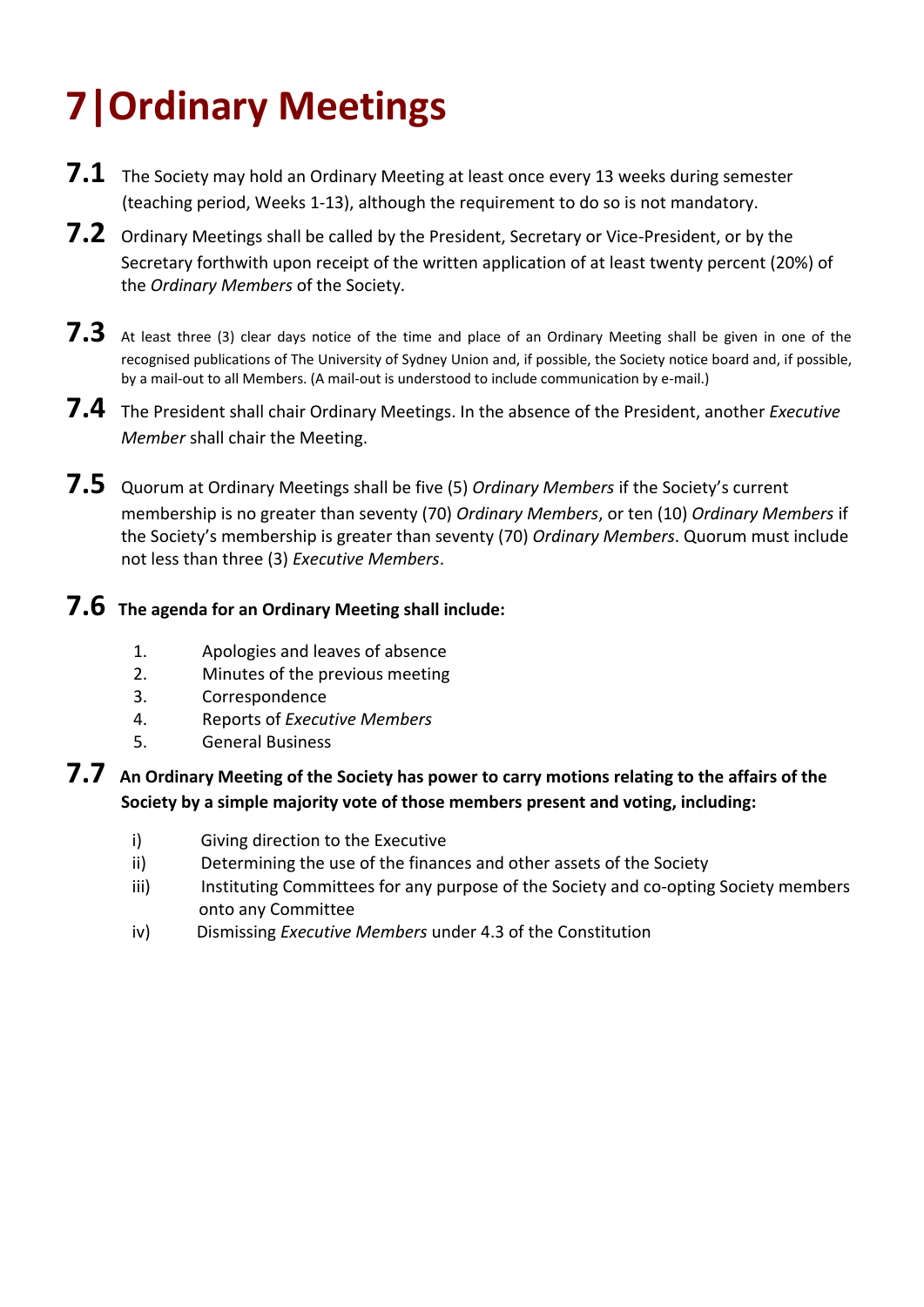# **8|General Meetings**

- **8.1** Quorum at General Meetings shall be the lesser of one-third of the *Ordinary Members* or fifteen (15) *Ordinary Members*. If within thirty minutes from the time appointed for the meeting a quorum is not present, the meeting shall be dissolved
- **8.2** The Secretary may at any time, for any worthy purpose, call a General Meeting, and shall do so forthwith upon receipt of the written application of twenty percent (20%) of *Ordinary Members* of the Society stating the purposes for which the meeting is called. The business debated at a General Meeting shall be confined to the purposes named in the notice.
- **8.3** The affairs of the Society shall be managed by the Executive, the members of which shall comprise the President, the Vice Presidents, the Honorary Secretary, and the Honorary Treasurer, Assistant Treasurer, Animal and Veterinary Bioscience Representative and Keg Representatives.
- **8.4** General meetings shall be held at least once each semester at such time and place as is decided by the President and Honorary Secretary.
- **8.5** Except as provided in Clause 11, the Secretary shall give at least seven (7) clear days notice of the time and place of a General Meeting through one of the recognised publications of The University of Sydney Union and, if possible, the Society notice board and, if possible, by a mail-out to all members. (A mail-out is understood to include communication by e-mail.)
- **8.6** The procedure at all meetings shall follow the normal rules of debate.
- **8.7** The President shall preside at all meetings of the Executive. In his/her absence, a Chairman shall be appointed by the other members.
- **8.8** The Executive shall not proceed with any business unless at least five (5) executive members be present.
- **8.9** The Executive shall have the power to create, approve and dissolve any sub-committees formed, with approved sub-committees having the power to manage such function or matter designated by the name of such committee.

#### **8.10 The agenda for General Meeting shall be:**

- 1. Opening and Welcome
- 2. Apologies and Leaves of Absence
- 3. Minutes of the Previous Meeting
- 4. Business arising from the Minutes
- 5. Correspondence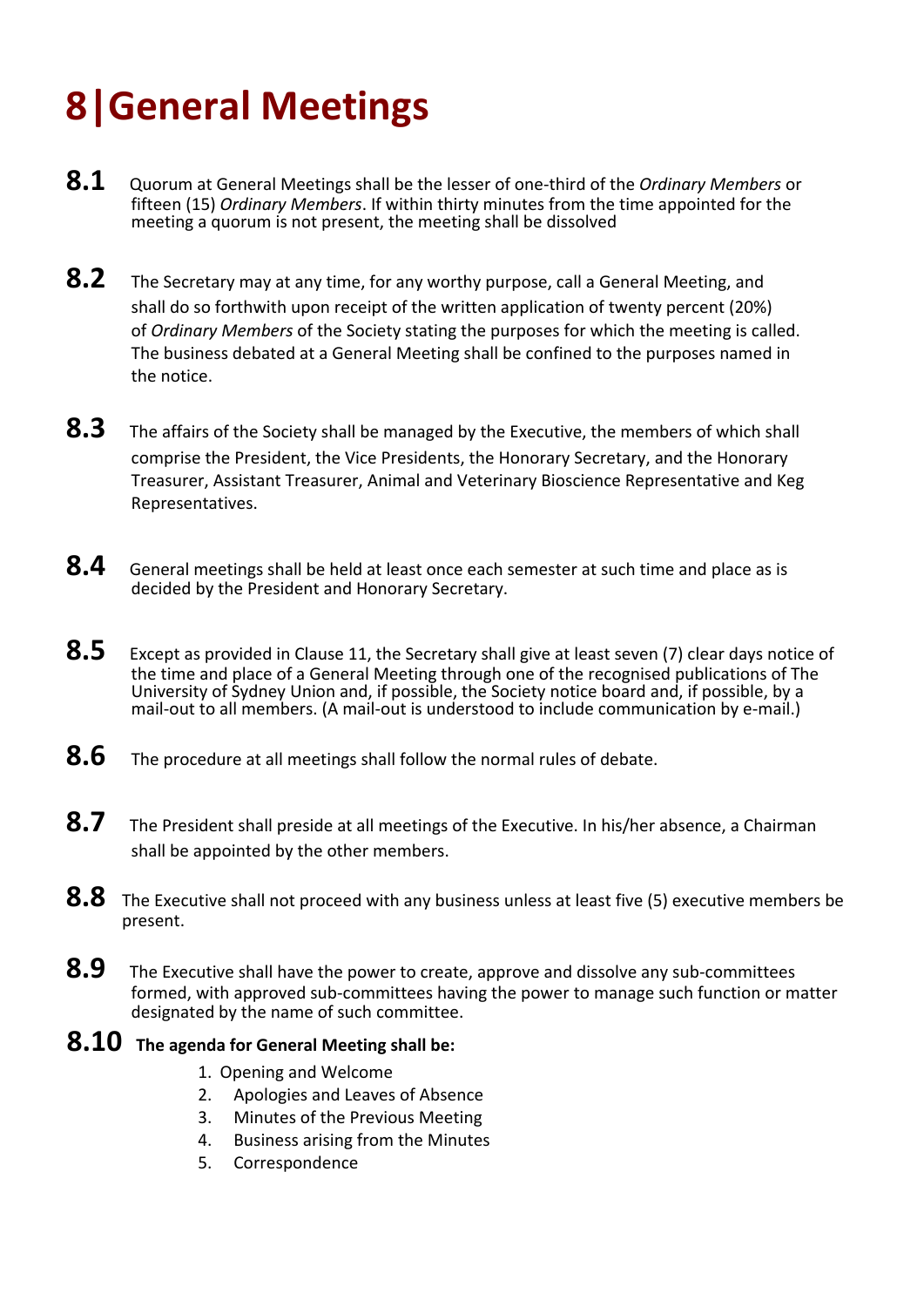- 6. Motions on Notice
- 7. Reports of Executive members
- 8. Other Reports
- 9. General Business
- 10. Date of Next Meeting

### **8.11 The General Meeting of the Society has the following powers:**

- a) To carry out all duties as directed by this Constitution
- b) To make decisions and organise activities on behalf of the members of the Society
- c) To pass all accounts for payment
- d) Amend the Constitution
- e) Dismiss any Executive members under Section 4.3 of the Constitution and have the powers to fill any vacancies of the Executive
- f) Determine the use of the finances and other assets of the Society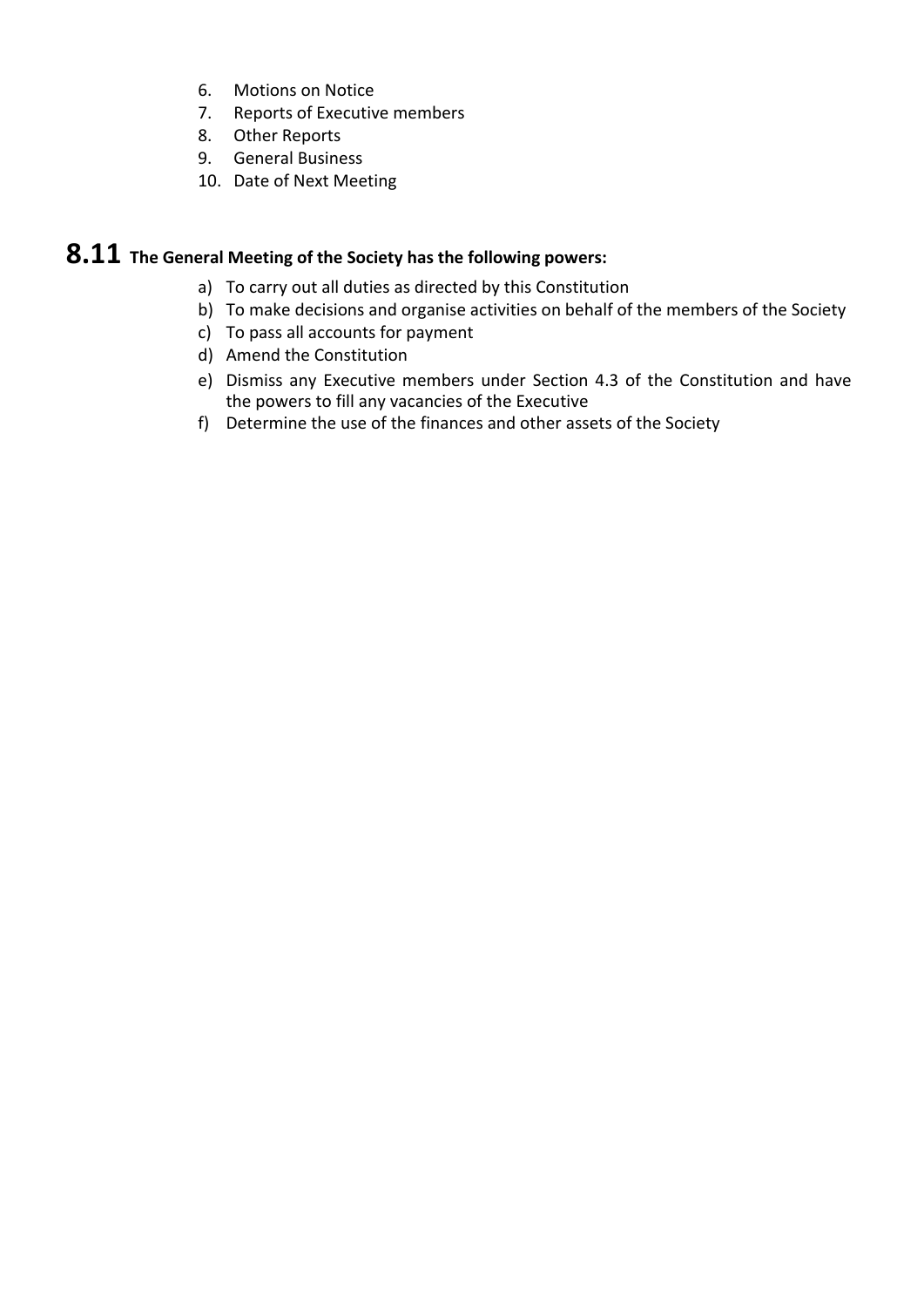# <span id="page-10-0"></span>**9|Annual General Meetings**

- **9.1** The Annual General Meeting shall be held in September each year.
- **9.2 The Annual General Meeting shall be convened for the following purposes:**
	- a) To receive a report and statement of accounts for the preceding financial period
	- b) To elect an Executive for the ensuing term
	- c) To transact any other business notice of which shall be duly submitted to the Secretary
- **9.3** The Secretary shall give at least fourteen (14) clear days notice of the time and place of the Annual General Meeting in one of the recognised publications of The University of Sydney Union and on the Society notice board and, if possible, by a mail-out to all members (a mail-out is understood to include communication by e-mail).
- **9.4** Quorum at the Annual General Meeting shall be the lesser of one-third of the *Ordinary Members* or fifteen (15)*Ordinary Members*.
- **9.5** The Annual General Meeting shall be held between the nine hundred hours (9 AM) and twentyone hundred hours (9 PM) at a place on a Campus of the University of Sydney during semester (teaching period, Weeks 1-13). The Annual General Meeting shall be chaired by the President or an Executive Member not standing for election to any position.

#### **9.6 The agenda for the Annual General Meeting shall include:**

- 9.6.1 Opening and Welcome
- 9.6.2 Apologies and Leaves of Absence
- 9.6.3 Minutes of the Previous Meeting
- 9.6.4 Business arising from the Minutes
- 9.6.5 Correspondence
- 9.6.6 Motions on Notice
- 9.6.7 Annual Reports
	- 9.6.7.1 President
	- 9.6.7.2 Treasurer
	- 9.6.7.3 Secretary
	- 9.6.7.4 Other Executive Members
- 9.6.8 Election of the Executive
- 9.6.9 General Business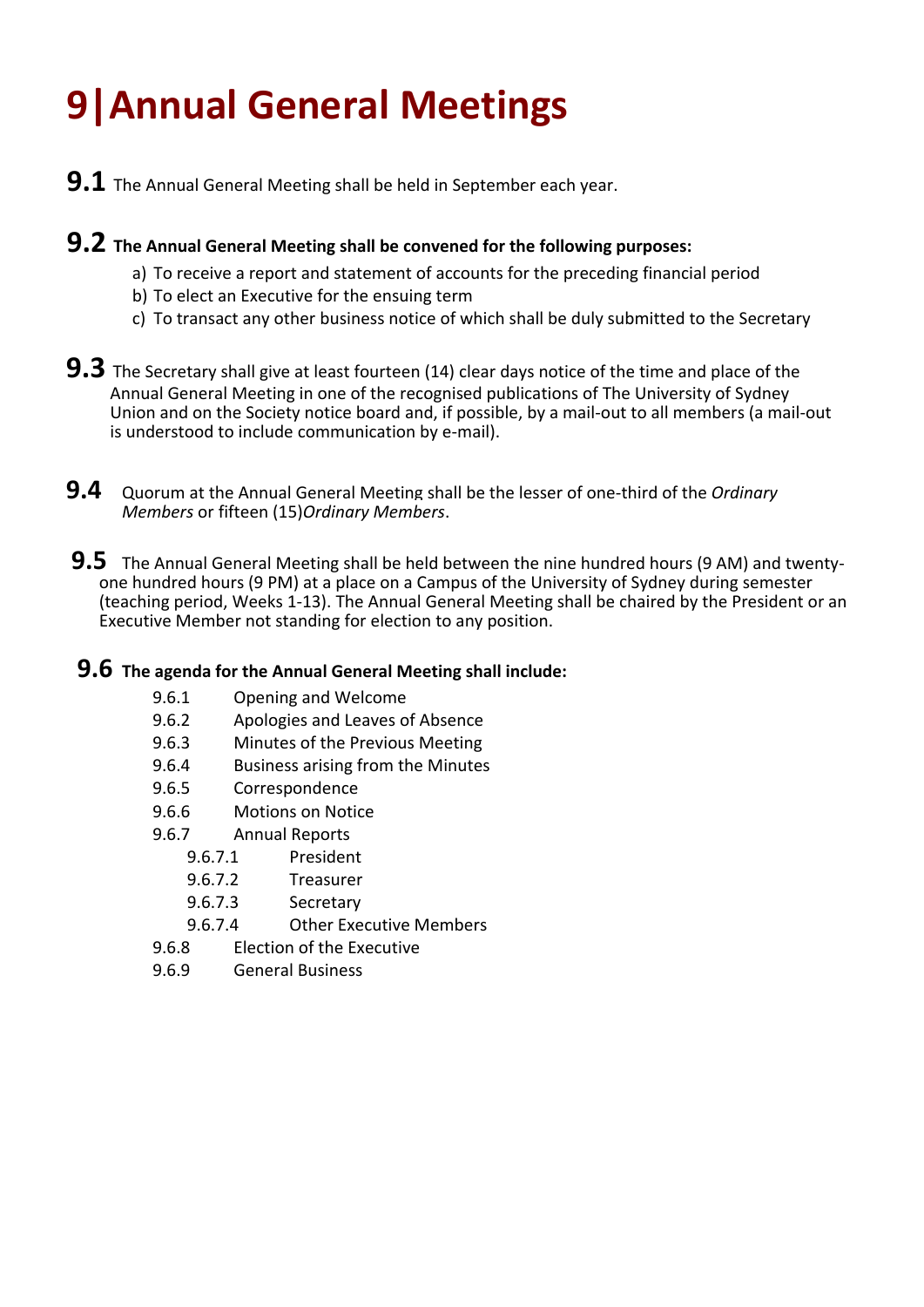# <span id="page-11-0"></span>**10|Elections**

- **10.1** The Executive shall be elected at the Annual General Meeting in the month of September each year.
- **11.2** The members of the Executive will be in at least:
	- i) Second year in the Bachelor of Veterinary Science degree or Animal and Veterinary Bioscience degree
	- ii) Second year in the Bachelor of Veterinary Biology/Doctor of Veterinary Medicine degree and specifically in the AVBS progression pathway
	- iii) First year in the Doctor of Veterinary Medicine degree

When elected, executive members must be on the Camperdown campus throughout the duration of their term.

- **11.3** The term of the Executive shall commence immediately following the close of the Annual General Meeting and conclude at the close of the Annual General Meeting in the following year.
- **11.4** The Secretary shall give at least fourteen (14) clear days notice of the time and place of the annual

elections in one of the recognised publications The University of Sydney Union and on the Society notice board and, if possible, by a mail-out to all members (a mail-out is understood to include communication by e-mail). **The notice shall state:**

- i) The day on which nominations open, which day shall be at least fourteen (14) days before the day of the elections
- ii) The day and time on which nominations close, which shall be no later than the time of the meeting at which the elections are to occur
- iii) The time, date and venue of the election
- iv) All members of the Society are eligible to vote
- 11.5 In order to stand for election, nominees must accept nomination.
- **11.6** Every member of the Society shall be entitled to nominate and vote at the Annual General Meeting.
- **11.7** Unsuccessful nominees for any Executive position may become nominees for remaining Executive positions if they wish.
- **11.8** Before an election the Executive shall nominate a suitable person, not being a candidate for election, to act as Returning Officer. The Returning Officer shall be charged with the conduct of the election, and may appoint suitable persons, not being candidates for election, as Deputy Returning Officer.
- 11.9 The Clubs and Societies Manager shall serve as Electoral Arbiter and shall receive any appeals.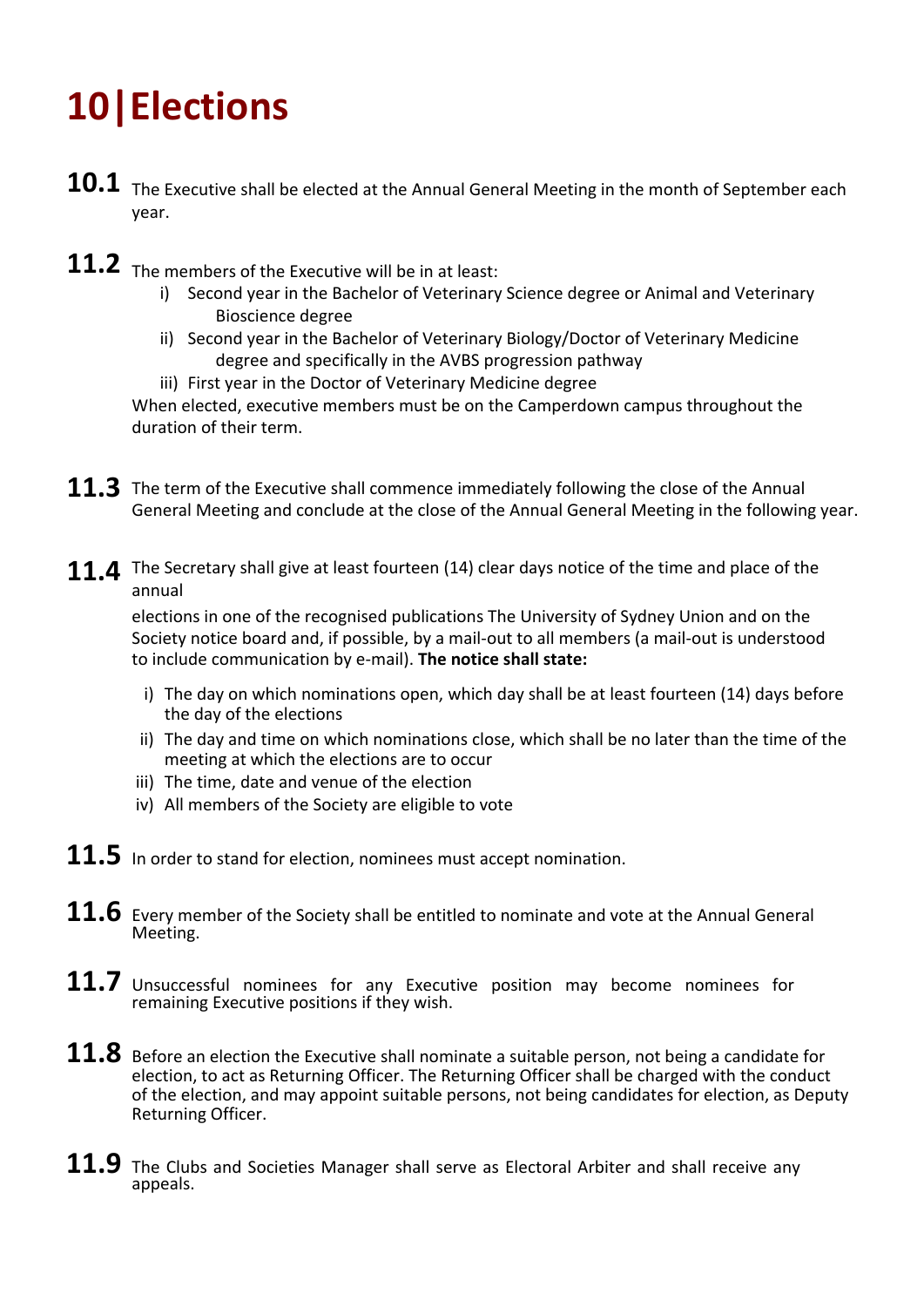11.10 Voting shall be by secret ballot, and shall be First Past the Post.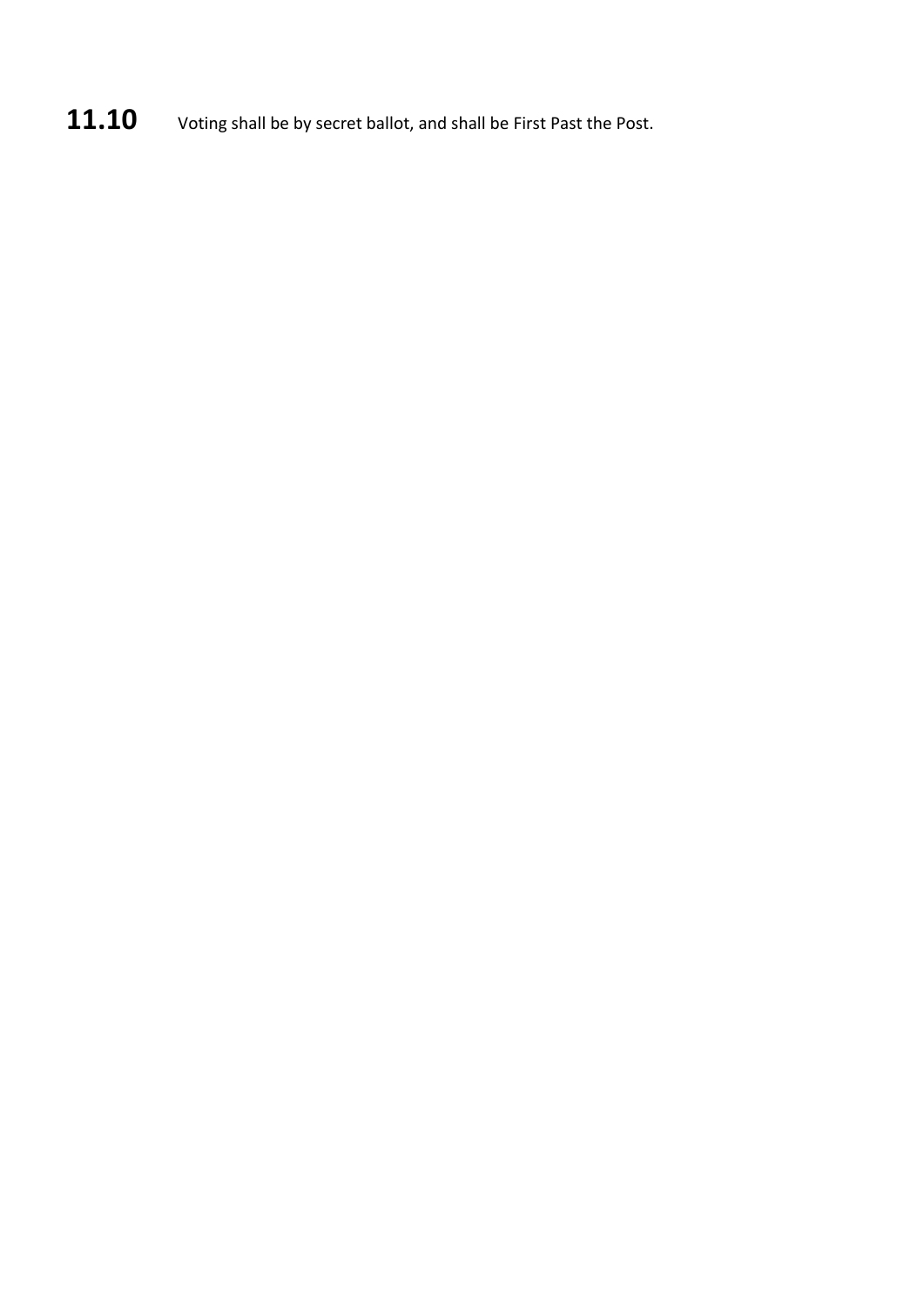### <span id="page-13-0"></span>**11|Alteration to the Constitution**

#### **11.1 This Constitution may be amended by a two-thirds majority of those members present and voting at any General Meeting, provided that:**

- a) Written notice of proposed changes has been given to the Secretary not less than seven (7) clear days before such a meeting
- b) The said changes do not contravene University of Sydney or University of Sydney Union guidelines
- c) The Secretary has given fourteen (14) clear days notice of those proposed changes to all members through one of the recognized publications of the University of Sydney Union and, if possible, the Society notice board and, if possible, by a mail-out to all members (a mail-out is understood to include communication by e-mail)
- d) A copy of the amended constitution, and minutes of the meeting at which the amendments were made, are presented to the Clubs and Societies Manager of the University of Sydney Union within fourteen (14) days of the meeting
- e) The amendments are approved by the Clubs & Societies Committee and ratified by the Board of the University of Sydney Union
- **11.2**Constitutional amendments do not become effective until approved by the Clubs & Societies Committee and ratified by the Board of the University of Sydney Union.

### **12|Properties & Finances**

- **12.1** All property of the Society shall be vested in the Executive, and shall be dealt with in such manner as directed by the Society in an Executive Meeting.
- **12.2** The Society shall maintain a bank account.
- **12.3** All payments of the Society shall be by cheque, signed by at least two members of the Executive, one of whom must be the Treasurer.
- **12.4** The finances of the Society shall be maintained in accordance with the C&S Handbook for Treasurers produced by the Clubs & Societies Office of The University of Sydney Union, and submitted for audit by the Clubs & Societies Auditor immediately following the Financial Year End of the Society in the month of July each year.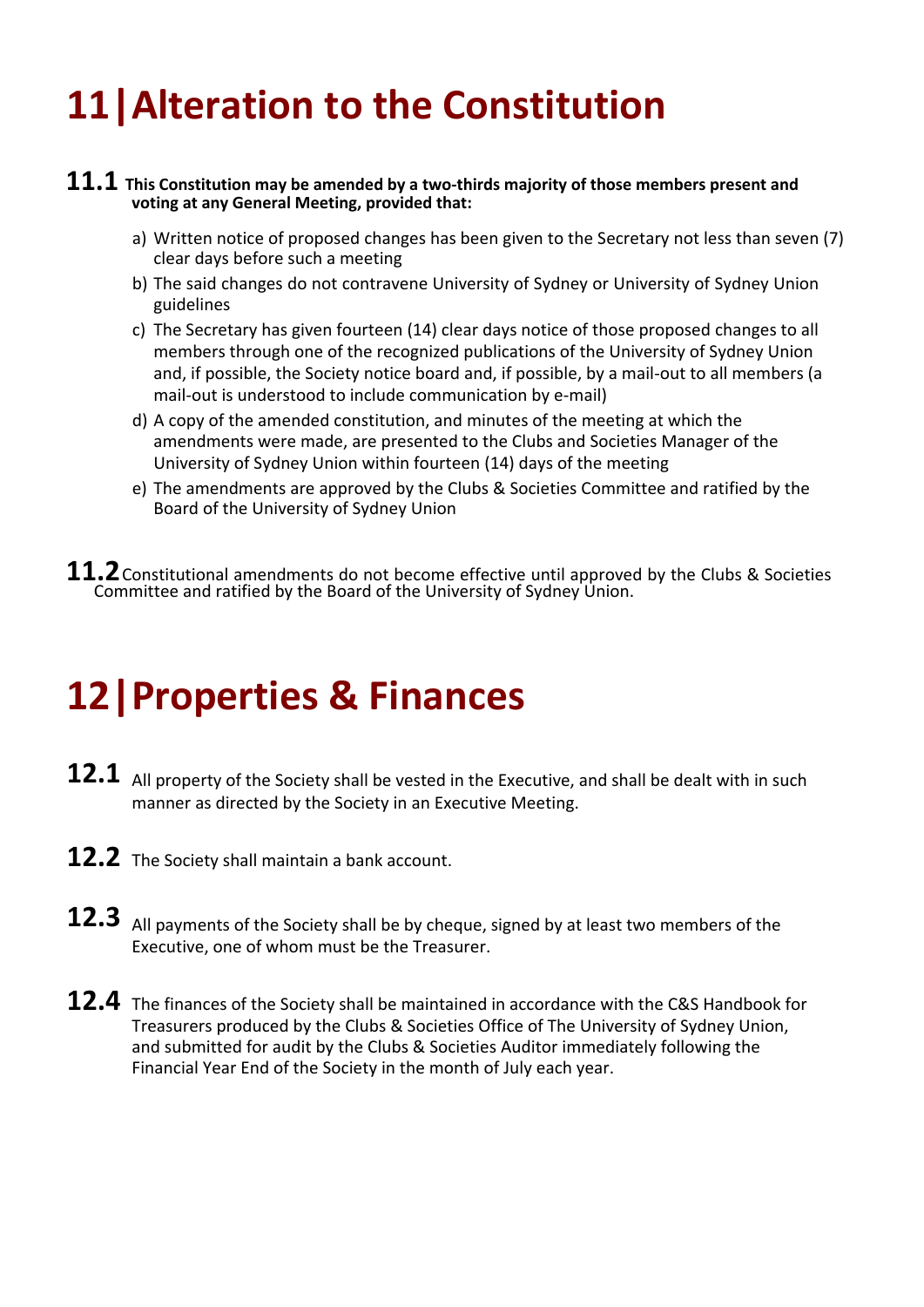- **12.5** Four scholarships of \$250 are to be awarded to three 5th year veterinary students and one 4th year bioscience student at the commencement of their final year to provide assistance for placements. These will be awarded provided the student can demonstrate the expected cost of the project and also demonstrate financial hardship.
- 12.6 Notwithstanding anything contained in this Constitution, all assets and funds of the Society shall be used solely to further the Objects of the Society, and no portion of those funds shall be paid or distributed to members of the Society except as compensation for out-of-pocket expenses.
- <span id="page-14-0"></span> $\bf 12.7$  The financial year of the Society shall run from the 1st of August to the 31st of July

### **13|Dissolution**

- **13.1** The Society may be dissolved by resolution of a two-thirds majority vote of those members present and voting at a General Meeting. If on the dissolution there remain any monies or property, they shall be transferred to a cultural, charitable or educational organization as the Society in a General Meeting may resolve.
- 13.2 The Secretary shall give at least fourteen (14) clear days notice of the time and place of such a General Meeting through one of the recognized publications of the University of Sydney Union and, if possible, the Society notice board and, if possible, by a mail-out to all members (a mail-out is understood to include communication by e-mail).

### **14|Inactivity**

**14.1** The Society shall be deemed inactive after any continuous six (6) month period in which the society does not hold any events or engage in any financial activity. If upon inactivity there remains any monies or properties, the Clubs and Societies Auditor and Clubs and Societies Manager shall become signatories of the Club account and the Clubs and Societies Office shall control such properties and held in trust. After a further six month period, all money will be deposited into a USU administered trust account, and will be returned to the club should it reform. After a total of eighteen (18) months inactivity, all club funds will be transferred to the USU general account.

### **15|Recognition**

**15.1** The Society shall comply with all requirements of the University of Sydney and the University of Sydney Union for recognition as a registered society of the University of Sydney Union.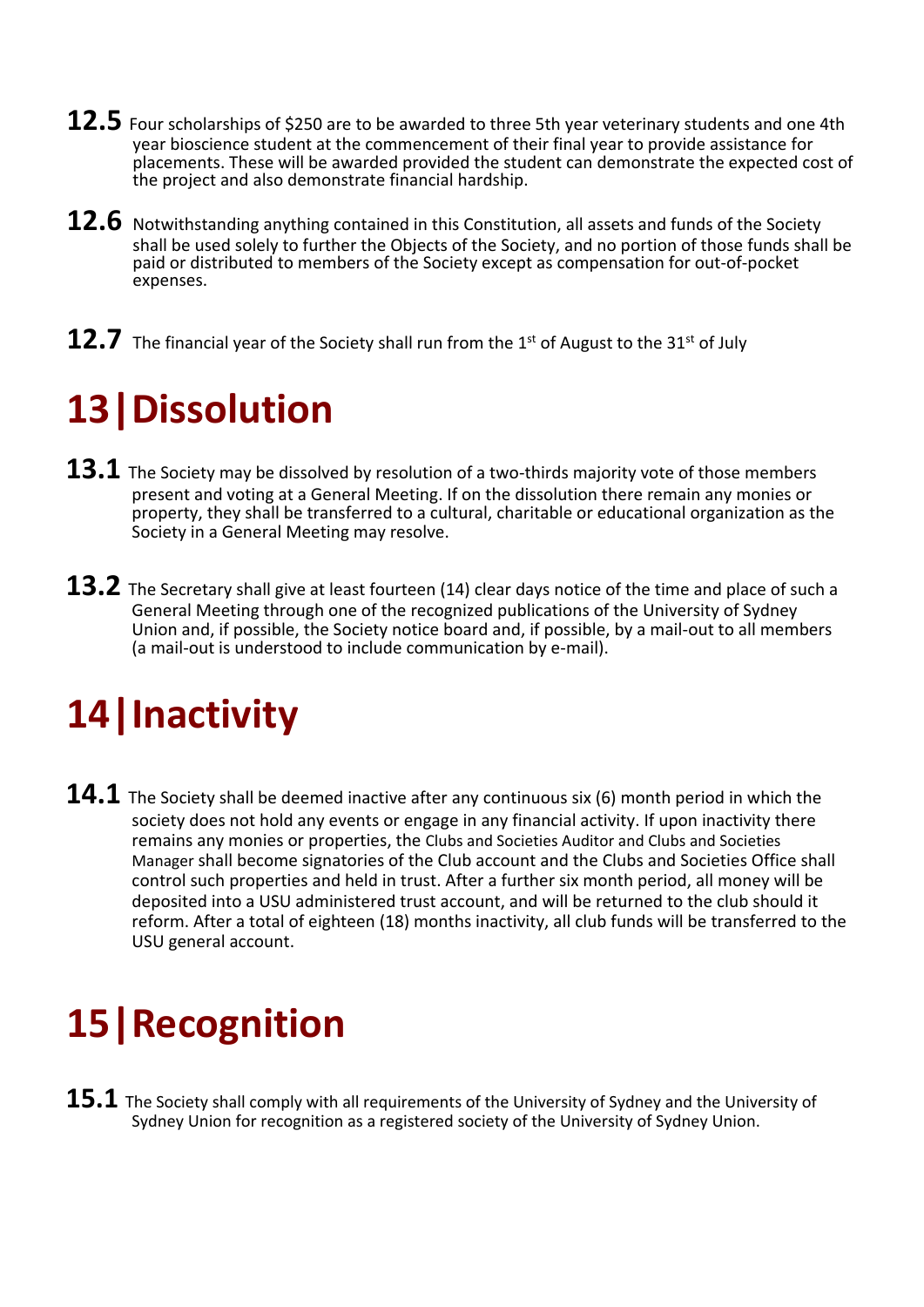# <span id="page-15-0"></span>**16|Subcommittees**

**16.1** The Camden Farms Student Society shall be a permanent subcommittee under the Sydney University Veterinary Society. The Society shall function under the following guidelines:

a) The subcommittee shall consist of a Camden Farms Subcommittee President, a Camden Farms Subcommittee Vice President, a Camden Farms Subcommittee Secretary, a Camden Farms Subcommittee Treasurer and up to 8 Camden Farms Subcommittee keg representatives, elected into position. A meeting shall be held by the committee on the Sydney University Camperdown campus during the month of October

b) Elections will be held in accordance with Section 11 of the VetSoc Constitution

c) In order to stand for election, the nominee must be a student within the Sydney University Veterinary Faculty and must be attending the Sydney University Camden Campus for study in the subsequent year. The Camden Farms Subcommittee President, Camden Farms Subcommittee Vice President, Camden Farms Subcommittee Secretary and Camden Farms Subcommittee Treasurer only must be members of the Sydney University Veterinary Society

d) All events and operations of the Society shall be done so by the elected subcommittee, this includes the maintenance of their own bank account under the Sydney University Veterinary Society. The signatories on this bank account shall be the Camden Farms Subcommittee President, Camden Farms Subcommittee Secretary and Camden Farms Subcommittee Treasurer

e) All Sydney University Veterinary Faculty students enrolled to study at the Camden campus automatically become members of the Camden Farms Student Society, with no sign up fee required